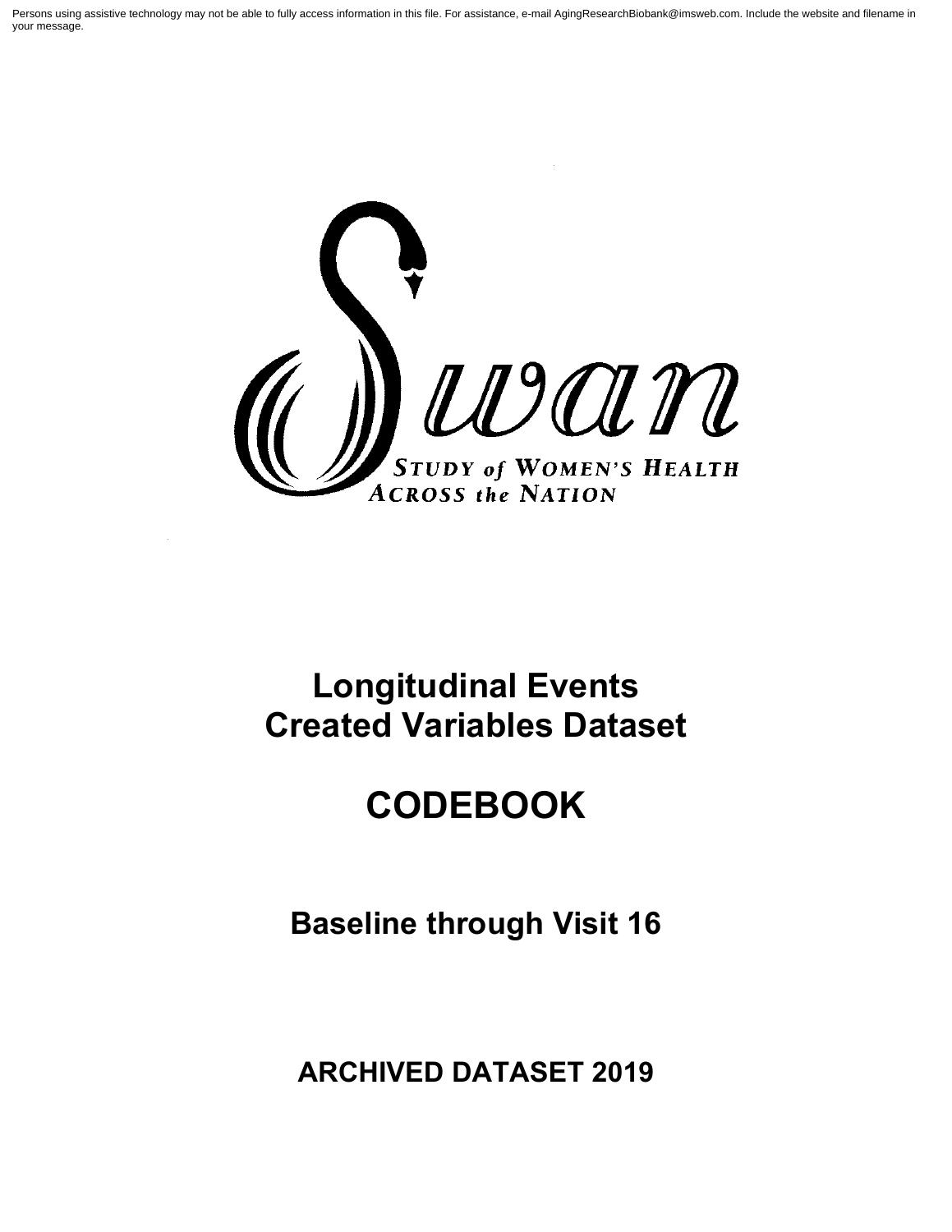# **PAGE INTENTIONALLY BLANK**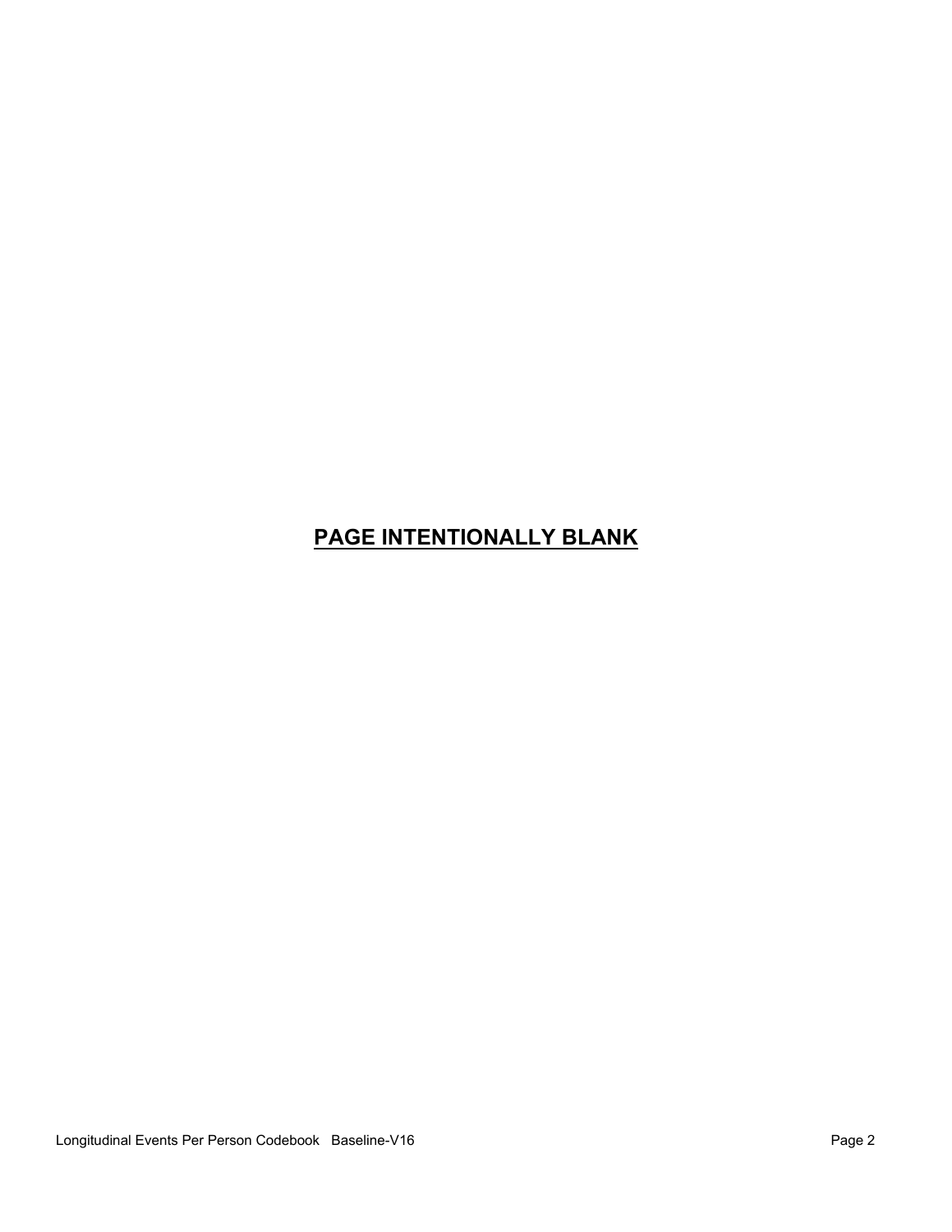### **DOCUMENTATION FOR LONGITUDINAL EVENTS CODEBOOK**

#### *How this codebook is constructed:*

The Longitudinal Events data is a dataset composed of created variables that pull together information from the visits during SWAN where women apprised the sites of various events that had occurred from one visit to another, and in some cases, condensed this information when it was reported more than once. Following this documentation section are copies of the forms from which the events were pulled and accumulated through the visits attended while participating in SWAN from Baseline to Visit 16. The questionnaires highlight the questions and variables that were used to construct the created variables

The assigned participant ID has been replaced with a randomly generated ARCHID in order to protect participant privacy. The *baseline* interview date is denoted as day 0 and is used as the basis for all other dates. All other data collected that has a date attached has been converted to the number of days from the baseline interview. For example, if the event happened 15 years after the baseline interview, the day for the event would be day 3,650 and the Baseline Interview would be day 0.

#### *Description of the Dataset:*

This dataset contains created variables related to self-reported/adjudicated participant events. It is a longitudinal dataset, meaning that it contains multiple rows of data per ARCHID.

At each subsequent visit after baseline, participants were questioned as to some of their medical conditions**. Heart attack, stroke (CVA), angina, and cancer were asked at each visit after baseline in the interview form; therefore, any participant that died or no longer participated in the study after Visit 11 would not have been asked the more extensive event questions asked in SWAN IV (Visits 12-13) and SWAN V (Visit 15). Event adjudication was not part of the Visit 16 protocol; thus self-report data only is available for Visit 16.**

During SWAN IV and V, considerably more detail was collected on several events, and a decision was made to adjudicate several of the events collected. Numerous cardiovascular and cancer events were asked about, and a subset was adjudicated. The following types of events are included in the dataset:

- Last visit the last time the participant participated in a visit
- Death if participant died, the date of death is included here if known
- Cancer:
	- o Breast cancer (adjudicated)
	- o Colon cancer (adjudicated)
	- o Lung cancer (not adjudicated)
	- o Gynecologic cancer (not adjudicated)
- **Cardiovascular** 
	- o PCI/percutaneous coronary intervention (adjudicated)
	- o CABG/coronary artery bypass graft (adjudicated)
	- o MI/heart attack (adjudicated)
	- o CVA/Stroke (adjudicated)
	- o Congestive Heart Failure (adjudicated)
	- o Carotid Artery Procedure (adjudicated in SWAN IV only)
	- o PAD/Lower Extremity Procedure (adjudicated in SWAN IV only)
	- o Abdominal aortic aneurysm/AAA (adjudicated in SWAN IV only)
	- $\circ$  Angina (not adjudicated)
	- o Deep Vein Thrombosis (not adjudicated)
	- o Pulmonary Embolism (not adjudicated)

All SWAN participants are included in this dataset, regardless of whether or not they reported an event. Each participant will have a record for last visit and one for last contact*. "Last contact" is defined as the last contact of any kind with the participant* which was gathered during the vital status sweep during Visit 16. "Last visit" is defined as the last time the events were collected on either the interview form or interview substitute.

For three cardiovascular events (PCI: Visits 12,13,15, carotid artery procedure: Visits 12,13, PAD: Visits 12,13), both hospitalizations and outpatient events were adjudicated. The other cardiovascular events were adjudicated if a hospitalization was involved. A 'hospitalization' is for admissions. A single day without admission or a multiple day/night visit (including overnight observation) without admission is 'outpatient'.

Longitudinal Events Per Person Codebook Baseline-V16 Page 3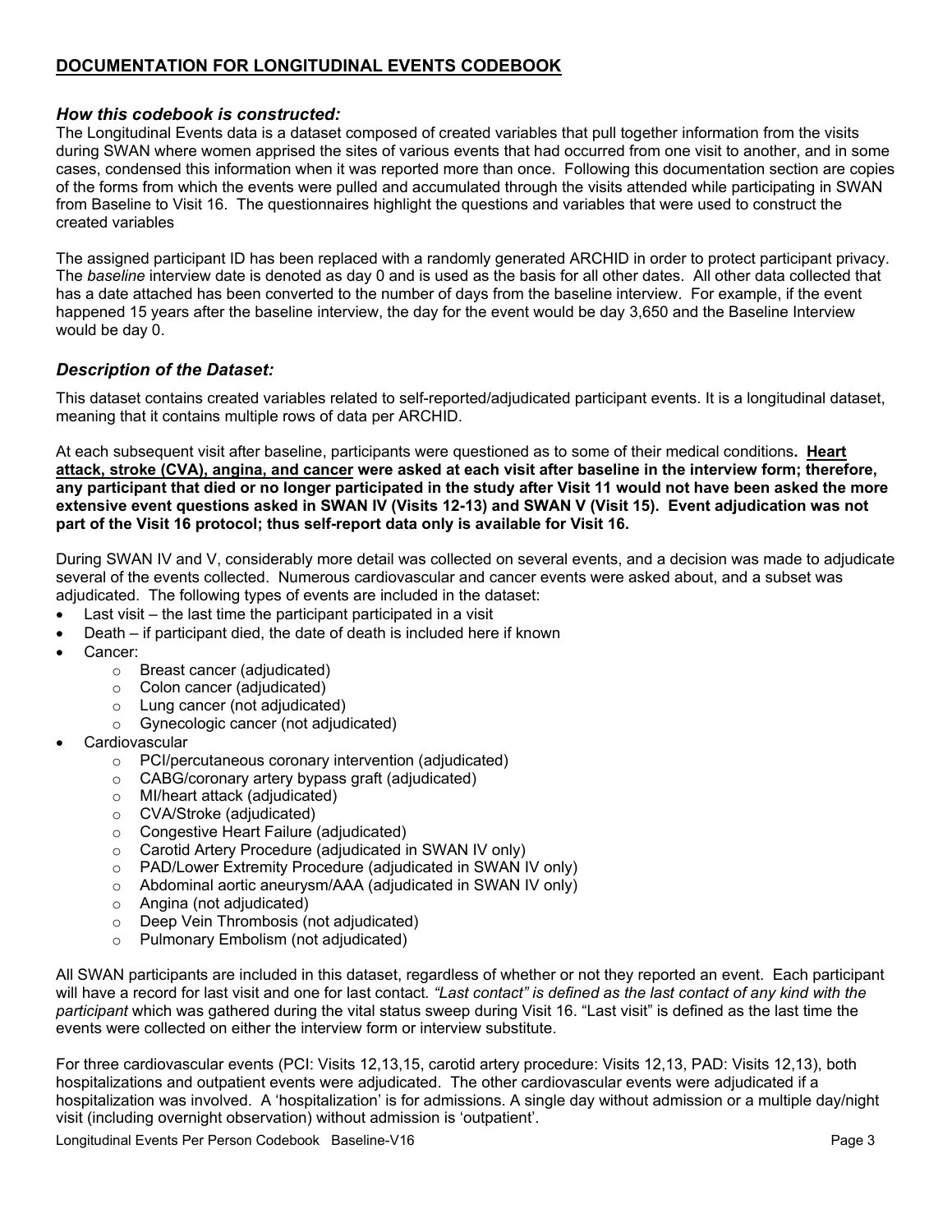Several difficulties beset the adjudication process, such as:

- Some facilities insisted on their own authorization forms and would not accept the SWAN release.
- Hospitals often do not keep records past 10 years.
- Michigan state law requires that medical records cannot be released after one year of the signature on the authorization.
- Participants had procedures at more than one facility, but only signed a release for one facility
- Participants sometimes provided incorrect dates, facilities, and information on the medical release forms.

During SWAN IV, the participant was asked about events in the 'If ever' context on the interview questionnaire in order to get more information on prior events such as breast and colon cancer and cardiovascular events. If a participant missed Visit 12, they were asked the event questions in the 'If ever' context at Visit 13. However, if they attended Visit 12, they were asked if they had any events 'Since your last study visit' at Visit 13.

During SWAN V (Visit 15), women were asked if they had any events 'Since your last study visit,' and special care was taken to track down any events mentioned during the Visit 14 interim visit. If a Visit 14 event was confirmed as NOT occurring, it was not added into the events dataset. In addition, a special effort in Visit 15 was made to track down conflicting information where women said they had an event prior to SWAN IV, but said 'no' when asked in the 'if ever' context in SWAN IV. If confirmed as not an event, that prior event was deleted. In addition, if a prior visit event was a data entry error, that visit was corrected.

Visit 15 cancer events collection had an additional primary site for a different cancer diagnosis added in additional to the primary site collection asked at every visit (B3 in blue in the self-reported form below.)

Visit 16 (Bone Visit Sites 11 (Detroit, MI), 12 (Boston, MA), and 15 (Los Angeles, CA) only) asked self-report questions concerning cancer and the following cardiovascular events – angina, pulmonary embolism (PE), deep vein thrombosis (DVT) heart attack (MI), stroke (CVA), and heart failure (CHF). Visit 16 did NOT ask about PCI, carotid procedures, or PAD procedures done to peripheral arteries.

| Variable      | <b>Meaning and some description</b>                                                                                  | <b>Codes</b>                                                                               |
|---------------|----------------------------------------------------------------------------------------------------------------------|--------------------------------------------------------------------------------------------|
| <b>ARCHID</b> | Participant ID                                                                                                       | 6 digit character                                                                          |
| visit         | Study Visit closest but subsequent to the event<br>UNLESS death event – where the last visit prior to death was used | 2 digit character                                                                          |
| evtype        | Event type                                                                                                           | See next table                                                                             |
| evday         | Day of event                                                                                                         | Numeric                                                                                    |
| edimpflg      | Flag of imputed event day                                                                                            | $0 = Not$ imputed<br>$1 =$ Imputed                                                         |
| evsrc         | <b>Event Day Source</b>                                                                                              | $1 =$ Medical Records<br>2 = Participant (self-report)                                     |
| evadj         | Event was adjudicated and medical records either confirm, deny, or<br>declare indeterminate the event                | $1 = No.$<br>$2 = Yes$ ,<br>$3 = Indeterminate$<br>(can neither confirm or deny the event) |
| deathflg      | Resource of day of death                                                                                             | 1=death certificate<br>2=family report                                                     |

#### **Variables included in the dataset are:**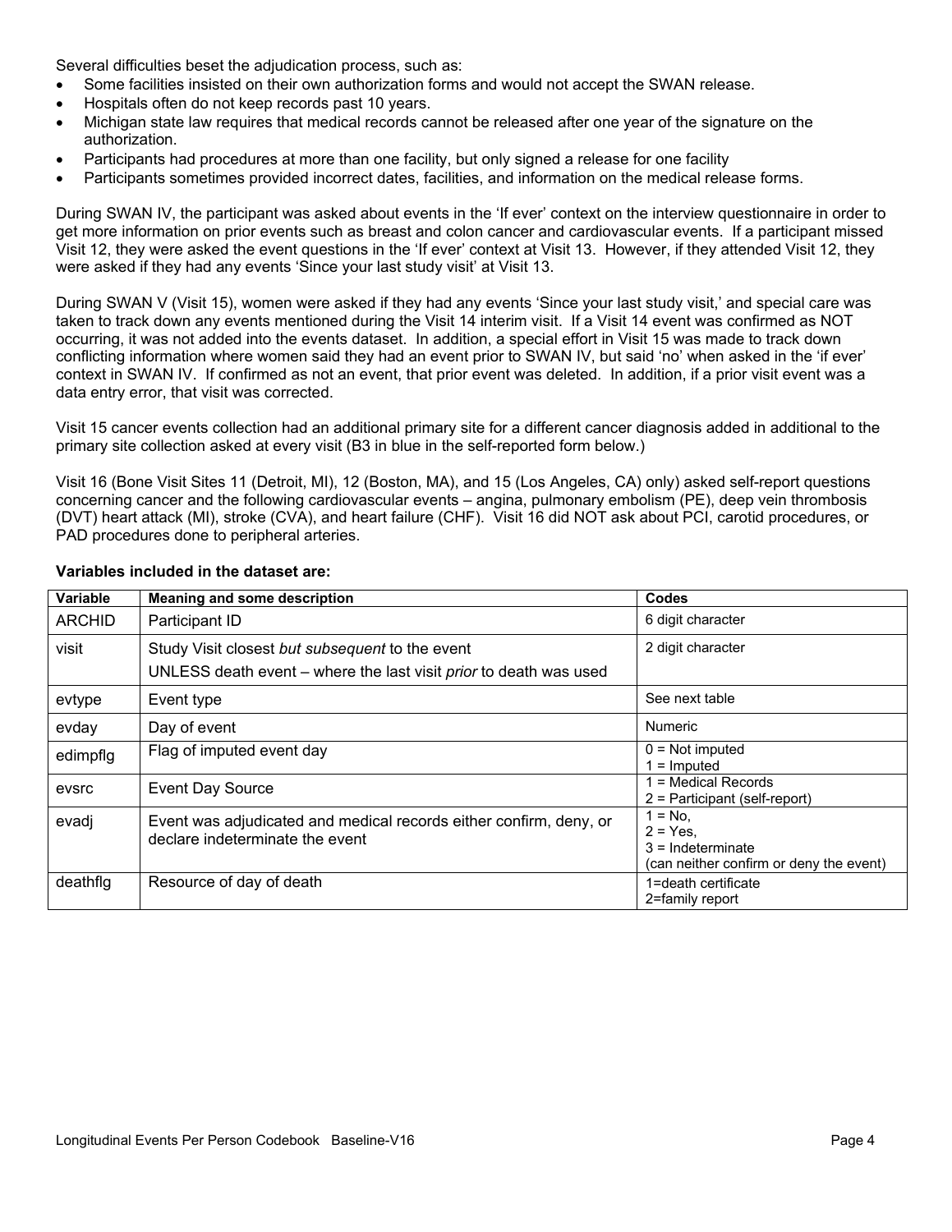#### **Decision Rules employed:**

- 1) If exact date is known or given, *evday* is calculated based on that date, and *edimpflg* is set to 0 (not imputed).
- 2) If the date is missing day only, event date is imputed as the midpoint of the date range, which is the beginning and end of the month. *Evday* is calculated based on that date, and *edimpflg* is set to 1 (Imputed)*.*
- 3) If the date is missing month and day, event date is imputed as the midpoint of the date range, and the date range is the beginning and end of the year. *Evday* is calculated based on that date, and *edimpflg* is set to 1 (Imputed)*.*
- 4) If the date range only is known (as in self-reported events), event date is imputed as the midpoint of the date range, and the date range is the prior visit and the current visit on which the event was reported. *Evday* is calculated based on that date, and *edimpflg* is set to 1 (Imputed)*.*
- 5) If the date is entirely missing, *evday* is set to.C (missing), since we can't say whether the event was before or after SWAN began.
- 6) If the event collected in SWAN IV-V is not the type that we will adjudicate (e.g. angina, DVT, PE, malignancy-lung, or malignancy-gynecologic), *evadj* will be .B (not applicable).
- 7) If the event is self-reported, and we will never get more information on that event because the participant is no longer active in the study, *evsrc* will be 2, and *evadj* will be .B (N/A). Note: Participants that did not participate in Visits 12, 13 and 15 will also fall into this category if events were reported in earlier visits.
- 8) The cancer adjudication process identified diagnosis of cancer during SWAN. Therefore, this dataset contains no more than 1 record per cancer type, and recurrences are not included. Any pre-SWAN diagnosis of cancer was indicated in the screening data, questions 3g (CANCER) and 3.2 (SITECANC) and are not included in this dataset.
- 9) Please note that the events dataset may be over-reporting the number of cardiovascular events per woman due to how questions were worded and lack of dates. In each visit past baseline (except the Visit 11 interim visit) the questions were worded 'told you that you had any of the following conditions *or treated you* for them' meaning that treatment only could have been reported. Therefore, some events (particularly MI and CV) which were asked at each visit) could be over reported. As a result, it might be preferable to focus on the first event of a type per woman in many analyses. A few examples of this over reporting are:
	- a. One mentioned 9 strokes, but none were able to be adjudicated
	- b. Another mentioned 7 strokes. Two of them were adjudicated with one confirmed and another not a stroke.
- 10) If the date of the event was before participating in SWAN (prior to 1996), it was not included in the events dataset.
- 11) If an event was adjudicated to 'no' or 'indeterminate', the adjudicators did not give the 'non-event' a date. The date provided by the participant was used in these instances.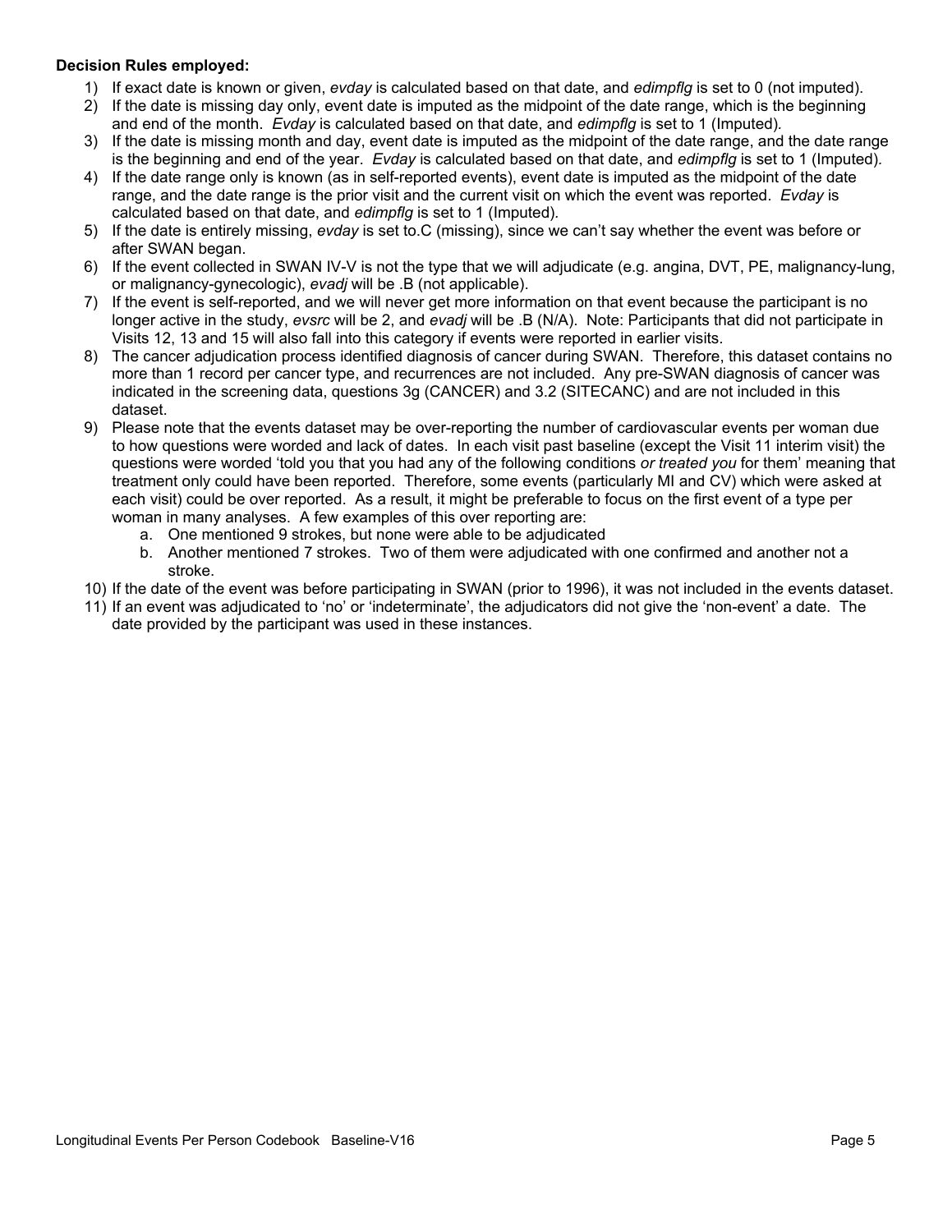| evtype         | <b>Event Description</b>                                                                                                      |  |  |  |  |  |
|----------------|-------------------------------------------------------------------------------------------------------------------------------|--|--|--|--|--|
| 1              | Last visit                                                                                                                    |  |  |  |  |  |
| $\overline{2}$ | Last contact                                                                                                                  |  |  |  |  |  |
| з              | Death                                                                                                                         |  |  |  |  |  |
|                | Cardiovascular                                                                                                                |  |  |  |  |  |
| 10             | MI (Myocardial Infarction)                                                                                                    |  |  |  |  |  |
| 11             | <b>CVA (Cerebrovascular Accident/Stroke)</b>                                                                                  |  |  |  |  |  |
| 12             | Angina (though not asked at V14)                                                                                              |  |  |  |  |  |
| 13             | PCI (Percutaneous Coronary Intervention/Angioplasty)                                                                          |  |  |  |  |  |
| 14             | <b>CABG (Coronary Artery Bypass Graft)</b>                                                                                    |  |  |  |  |  |
| 15             | <b>CHF (Congestive Heart Failure)</b>                                                                                         |  |  |  |  |  |
| 16             | Carotid Artery Procedure (note: few to no cases)                                                                              |  |  |  |  |  |
| 17             | <b>PAD/Lower Extremity Procedure</b>                                                                                          |  |  |  |  |  |
| 18             | Renal Artery Procedure (none at this time)                                                                                    |  |  |  |  |  |
| 19             | DVT (Deep Vein Thrombosis)                                                                                                    |  |  |  |  |  |
| 20             | PE (Pulmonary Embolism)                                                                                                       |  |  |  |  |  |
| 21             | AAA (Abdominal Aortic Aneurysm) (note: few to no cases)                                                                       |  |  |  |  |  |
|                | Cancer                                                                                                                        |  |  |  |  |  |
| 30             | <b>Malignancy - Breast</b>                                                                                                    |  |  |  |  |  |
| 31             | <b>Malignancy - Colon</b>                                                                                                     |  |  |  |  |  |
| 32             | Malignancy - Lung                                                                                                             |  |  |  |  |  |
| 33             | Malignancy - Gynecologic (cervical, ovarian, uterine,<br>vaginal, or vulvar)                                                  |  |  |  |  |  |
|                | Note: Cancer was asked as a text-filled 'Specify site' at<br>Visits 01 - 06. From Visit 07 on, a select list was<br>employed. |  |  |  |  |  |

Note: Bold events were adjudicated at both SWAN IV and SWAN V (Visits 12, 13 and 15).

*Bold in italics* were adjudicated at SWAN IV ONLY

Shaded events were asked at each visit.

The other events were asked as 'if ever' at Visit 12 and 'since your last study visit' at Visits 13 and V15. Blue events were deleted due to few to no cases under the category at this time.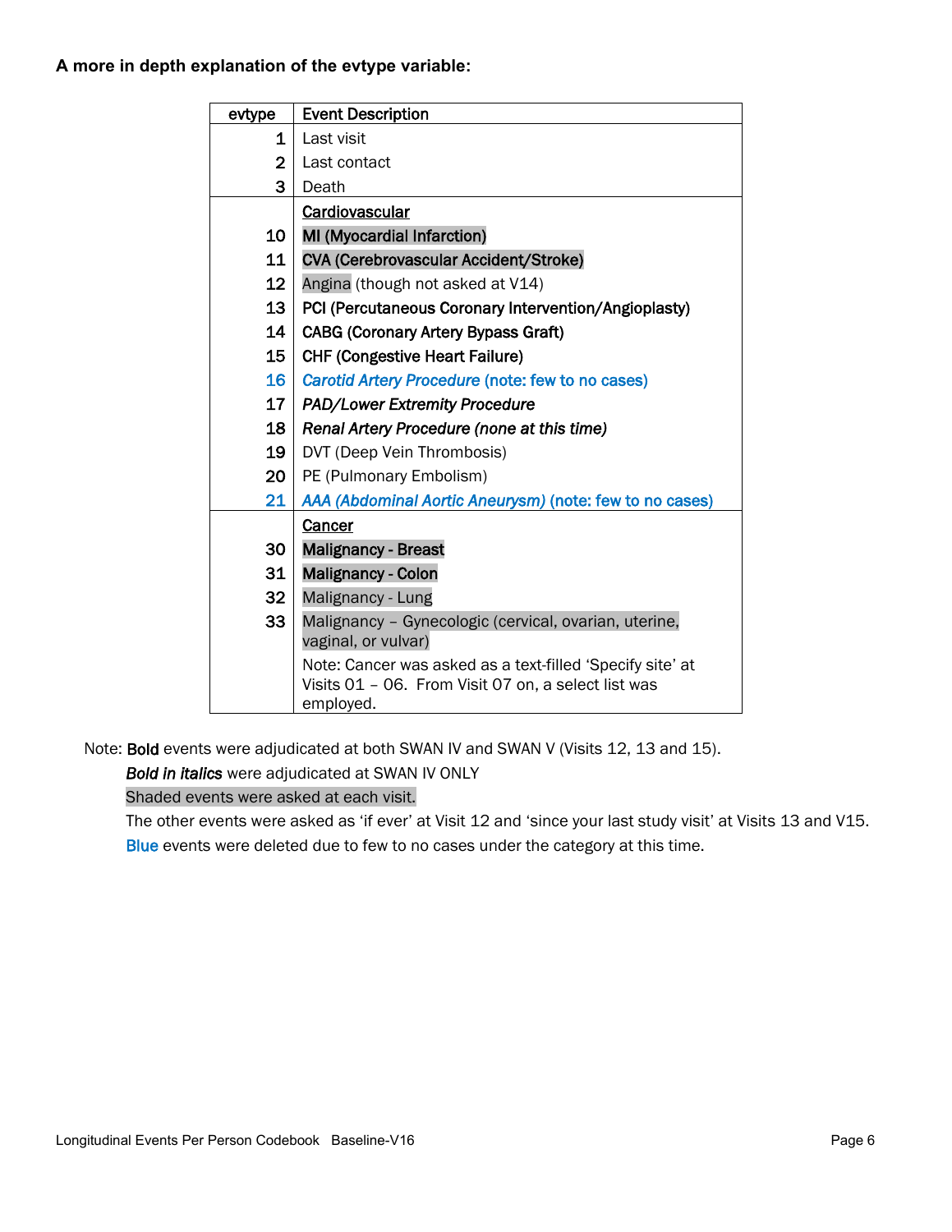### **Copy of the Pertinent Data Collection Forms**

## **SELF-REPORT – VISITS 01 THROUGH 11, VISIT 14, and VISIT 16**

#### **VISITS 01 THROUGH 06**

The questions shown below were taken from the **Visit 01 Interview,** and similar questions were asked for **Visits 02-06**. Variables in red were the ones pulled to create the event record at these visits.

Now, I'm going to ask you some questions about your health and medical conditions.

B26. **Since your last study visit**, has a doctor, nurse practitioner or other health care provider told you that you had any of the following conditions or treated you for them?

| a.             | Anemia?                                                   |                  | N <sub>O</sub> | <b>YES</b><br>$\overline{2}$ | <b>DON'T KNOW</b><br>$-8$ |
|----------------|-----------------------------------------------------------|------------------|----------------|------------------------------|---------------------------|
| $\mathbf{b}$ . | Diabetes?                                                 |                  | 1              | $\overline{2}$               | $-8$                      |
| $\mathbf{c}$   | High blood pressure or hypertension?                      |                  | 1              | 2                            | $-8$                      |
| d.             | High cholesterol?                                         |                  |                | $\overline{2}$               | $-8$                      |
| e.             | Migraines?                                                |                  | 1              | 2                            | $-8$                      |
| f.             | Stroke?                                                   | <b>#STROKE1</b>  |                | 2                            | $-8$                      |
| g.             | Arthritis or osteoarthritis (degenerative joint disease)? |                  | 1              | $\overline{2}$               | $-8$                      |
| h.             | Overactive or underactive thyroid?                        |                  | 1              | $\overline{2}$               | $-8$                      |
| $\mathbf{1}$ . | Heart attack?                                             | <b>#HEARTAT1</b> |                | 2                            | $-8$                      |
| $\cdot$        | Angina?                                                   | #ANGINA1         |                | $\overline{2}$               | $-8$                      |
| k.             | Osteoporosis (brittle or thinning bones)?                 |                  | 1              | $\overline{2}$               | $-8$                      |
| 1.             | Fibroids, benign growths of the uterus or womb?           |                  |                | 2                            | $-8$                      |
|                | m. Cancer, other than skin cancer?                        | <b>#CANCERS1</b> | 1 $(B28)$      | 2                            | -8<br>(B28)               |

B27. What was the primary site of the cancer? **#SITESPE1**

SPECIFY: \_\_\_\_\_\_\_\_\_\_\_\_\_\_\_\_\_\_\_\_\_\_\_\_\_\_\_\_\_\_\_\_\_\_\_\_\_\_\_\_\_\_\_\_\_\_\_\_\_\_\_\_\_\_\_\_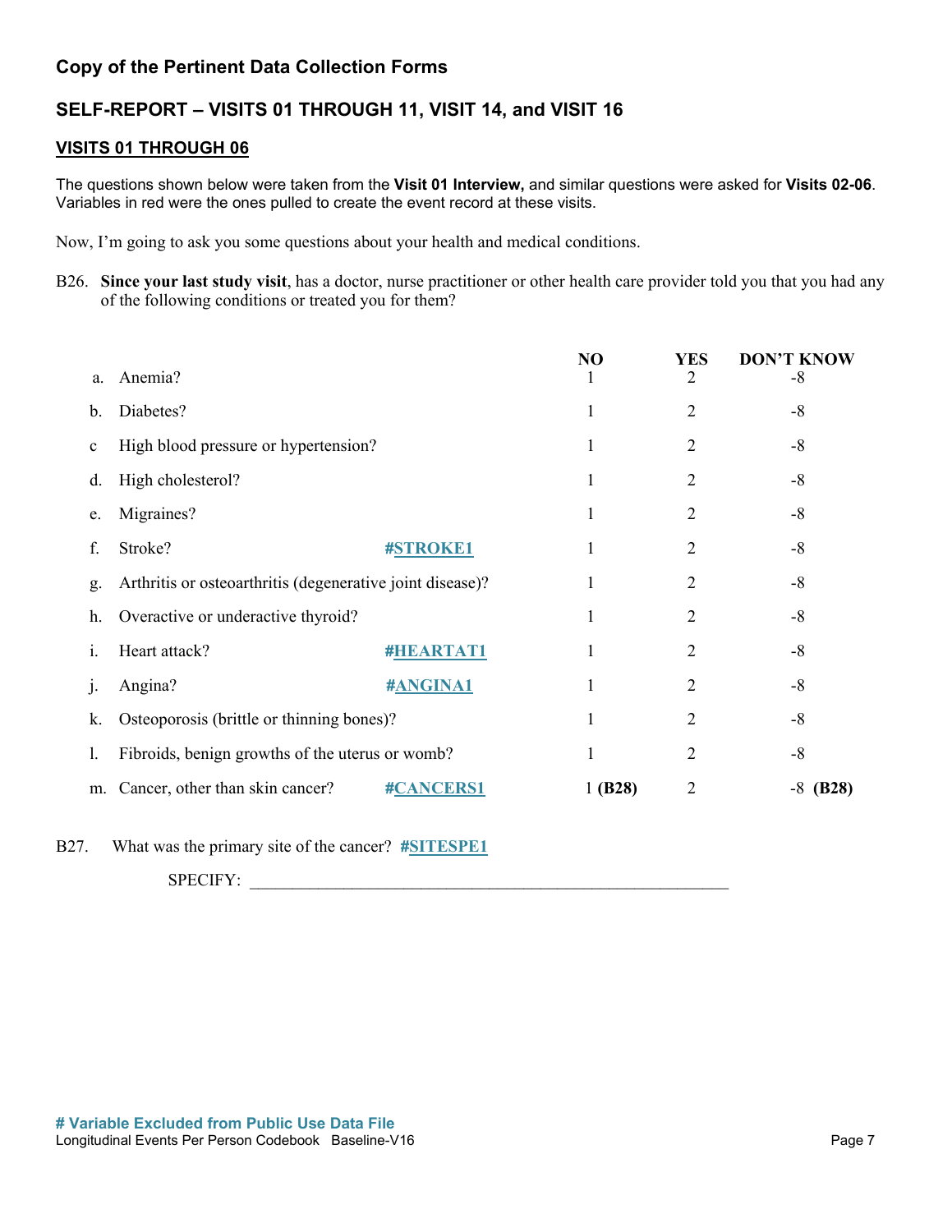### **VISITS 07 THROUGH 10**

The questions below were taken from the Visit 07 interview. For **Visit 07 – Visit 10,** some version of a select statement was used for the cancer question. Variables in red were the ones pulled to create the event record at these visits.

D1. **Since your last study visit**, has a doctor, nurse practitioner or other health care provider told you that you had any of the following conditions or treated you for them? **NO YES DON'T KNOW**

|                |                                                           |                  | NO    | YES            | DON'T KNOW   |
|----------------|-----------------------------------------------------------|------------------|-------|----------------|--------------|
| a.<br>b.       | Anemia?<br>Diabetes?                                      |                  |       | $\frac{2}{2}$  | $-8$<br>$-8$ |
| $\mathbf{c}$ . | High blood pressure or hypertension?                      |                  |       | 2              | $-8$         |
| d.             | High cholesterol?                                         |                  |       | $\overline{2}$ | $-8$         |
| e.             | Migraines?                                                |                  |       | $\overline{2}$ | -8           |
| f.             | Stroke?                                                   | <b>#STROKE7</b>  |       | 2              | -8           |
| g.             | Arthritis or osteoarthritis (degenerative joint disease)? |                  |       | 2              | -8           |
| h.             | Overactive or underactive thyroid?                        |                  |       | $\overline{2}$ | $-8$         |
| $\mathbf{1}$ . | Heart attack?                                             | <b>#HEARTAT7</b> |       | $\overline{2}$ | $-8$         |
| $\cdot$        | Angina?                                                   | #ANGINA7         |       | 2              | -8           |
| k.             | Osteoporosis (brittle or thinning bones)?                 |                  |       | 2              | -8           |
| 1.             | Cancer, other than skin cancer?                           | <b>#CANCERS7</b> | 1(D2) | 2              | -8<br>(D2)   |

l.1.IF YES, What is/was the primary site of the cancer? (CIRCLE ONE ANSWER.) **#PSITECA7**

|                    | (b) |
|--------------------|-----|
|                    | (b) |
|                    | (b) |
|                    | (b) |
|                    | (b) |
|                    | (b) |
|                    | (b) |
|                    | (b) |
|                    |     |
| SPECIFY: #SITESPE7 |     |
| ON'T KNOW          |     |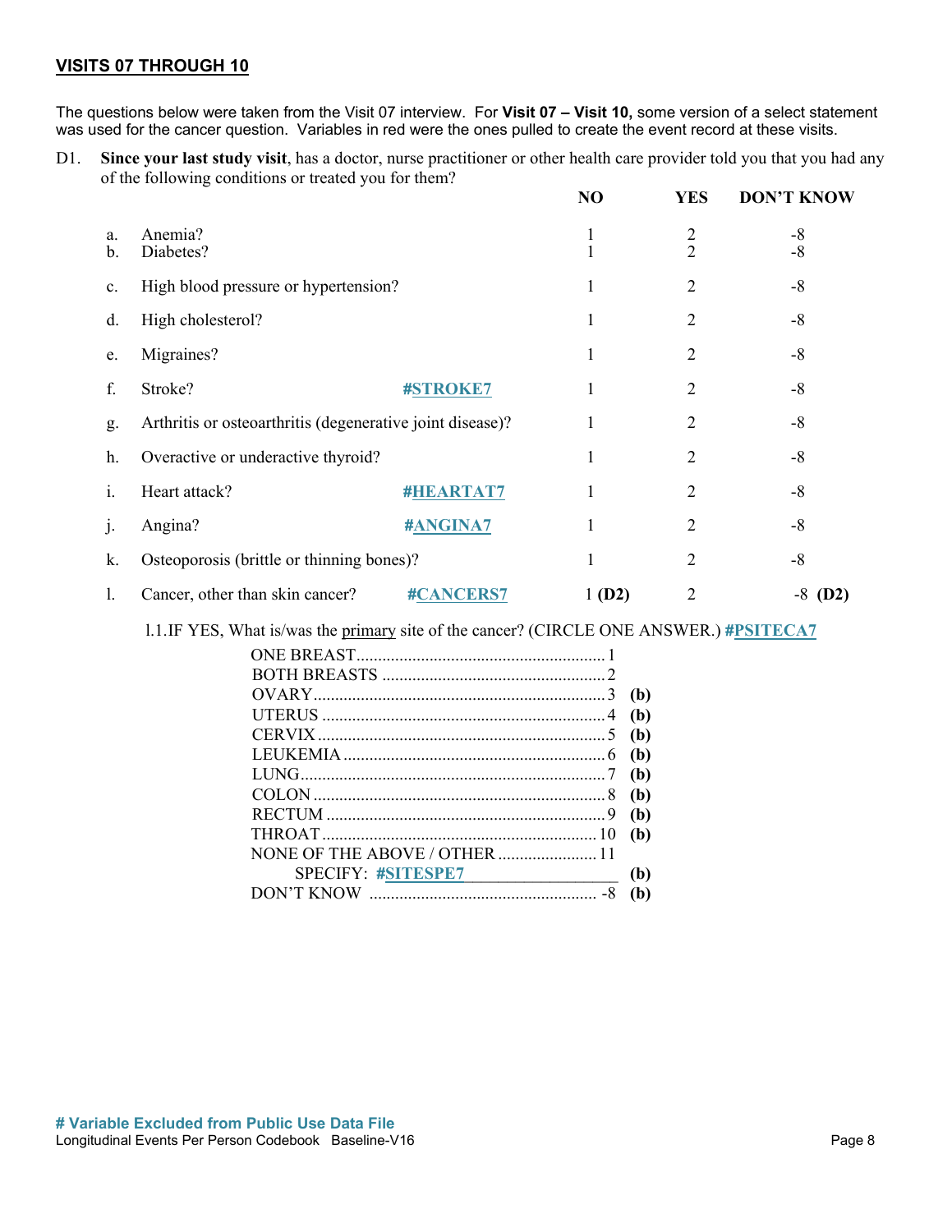#### **VISIT 11**

For the **interim Visit 11,** specific dates were asked for some of the events, and bypass, PTCA, angioplasty, stenting, artherectomy, and endarterectomy (heart, neck, and extremities) were asked for the first time. Variables in red were the ones pulled to create the event record at these visits.

C6. **Since your last study visit,** has a doctor, nurse practitioner or other health care provider told you that you had any of the following conditions or treated you for them? (CIRCLE ONE NUMBER ON EACH LINE,  $a. - g.$ )

|    |                                                           | NО | YES | <b>DON'T KNOW</b> |
|----|-----------------------------------------------------------|----|-----|-------------------|
| a. | Diabetes?                                                 |    |     | -8                |
| b. | High blood pressure or hypertension?                      |    |     | -8                |
| c. | High cholesterol?                                         |    |     | -8                |
| d. | Arthritis or osteoarthritis (degenerative joint disease)? |    |     | -8                |
| e. | Overactive or underactive thyroid?                        |    |     | -8                |
|    | Angina?<br>#ANGINA11                                      |    |     | -8                |
| g. | Osteoporosis (brittle or thinning bones)?                 |    |     | -8                |

C7. **Since your last study visit,** has a doctor, nurse practitioner or other health care provider told you that you had cancer, other than skin cancer? **#CANCERS11** 

C7a. IF YES, what is/was the primary site of the cancer? (CIRCLE ONE ANSWER.) **#PSITCA11**

| Vulva <u>maria muu muu muu muu muu muu muu 6</u> |  |
|--------------------------------------------------|--|
|                                                  |  |
|                                                  |  |
|                                                  |  |

C8. **Since your last study visit,** has a doctor, nurse practitioner or other health care provider told you that you had a stroke? **#STROKE11**

| Don't Know |  |
|------------|--|

C8a. **If Yes**, give date of the first stroke since your last study visit (if more than one stroke): (CHECK BOX IF UNKNOWN.)

|  | $\frac{1}{2}$<br>#STROKMO11 | <b>#STROKYR11</b> |  |  |
|--|-----------------------------|-------------------|--|--|
|  |                             |                   |  |  |
|  |                             |                   |  |  |

Don't Know  $(-8)$  $\Box$ 

C9. **Since your last study visit,** has a doctor, nurse practitioner or other health care provider told you that you had a heart attack? **#HEARTAT11** No. 1 **(GO TO C10)** 

|   | TUU TU UN |
|---|-----------|
|   |           |
| _ |           |

| Don't Know |  |
|------------|--|
|            |  |

C9a. **If Yes**, give date of the first heart attack since your last study visit (if more than one heart attack): (CHECK BOX IF UNKNOWN.)  **#HARTMO11 #HARTYR11**

| ded from Public Use Data File |  |  |  |  |
|-------------------------------|--|--|--|--|

Don't Know (-8)  $\Box$ 

**<sup>#</sup> Variable Excluded from Public Use Data File** Longitudinal Events Per Person Codebook Baseline-V16 Page 9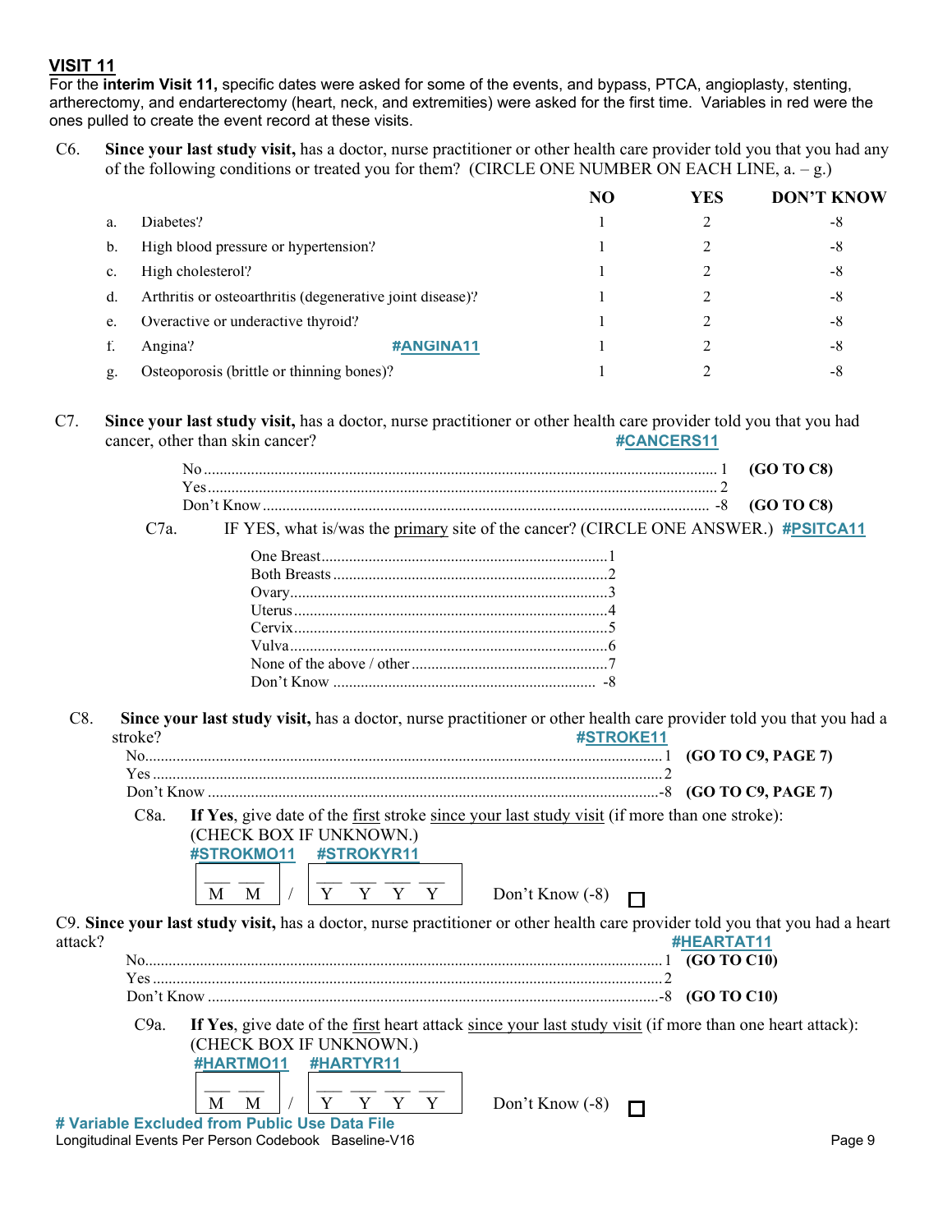|      | CABG)? | C10. Since your last study visit, have you had a heart bypass operation (coronary artery bypass graft surgery or                                                                                   | <b>#BYPASS11</b> |
|------|--------|----------------------------------------------------------------------------------------------------------------------------------------------------------------------------------------------------|------------------|
|      |        |                                                                                                                                                                                                    |                  |
|      |        |                                                                                                                                                                                                    |                  |
|      |        |                                                                                                                                                                                                    |                  |
|      | C10a.  | If Yes, give date of the first bypass operation since your last study visit (if more than one<br>bypass): (CHECK BOX IF UNKNOWN.)<br>#BYPAMO11<br>#BYPAYR11<br>Y Y Y Y<br>M M<br>Don't Know $(-8)$ |                  |
|      |        | C11. Since your last study visit, have you had a procedure to unblock blood vessels to your heart muscle (PTCA,<br>angioplasty, stent or atherectomy)?                                             | #UNBLKH11        |
|      |        |                                                                                                                                                                                                    |                  |
|      |        |                                                                                                                                                                                                    |                  |
|      | C11a.  | If Yes, give date of the <u>first</u> procedure since you last study visit (if more than one procedure):<br>(CHECK BOX IF UNKNOWN.)<br>#UNBHMO11<br>#UNBHYR11                                      |                  |
|      |        | Y Y Y<br>Y<br>Don't Know $(-8)$<br>M<br>M                                                                                                                                                          |                  |
| C12. |        | Since your last study visit, have you had a procedure to unblock narrowed blood vessels in your neck (carotid                                                                                      |                  |
|      |        | endarterectomy, angioplasty or stent)?                                                                                                                                                             | #UNBLKN11        |
|      |        |                                                                                                                                                                                                    |                  |
|      |        |                                                                                                                                                                                                    |                  |
|      | C12a.  | If Yes, give date of the first procedure since your last study visit (if more than one procedure):<br>(CHECK BOX IF UNKNOWN.)<br>#UNBNMO11<br>#UNBNYR11                                            |                  |
|      |        | Don't Know $(-8)$<br>Y<br>Y Y<br>M<br>М                                                                                                                                                            |                  |
| C13. |        | Since your last study visit, have you had a procedure to unblock narrowed blood vessels in your arms or legs<br>(bypass surgery, angioplasty or stent)?                                            | #UNBLKA11        |
|      |        |                                                                                                                                                                                                    |                  |
|      |        |                                                                                                                                                                                                    |                  |
|      | C13a.  | If Yes, give date of the <u>first</u> procedure since your last study visit (if more than one procedure):<br>(CHECK BOX IF UNKNOWN.)<br>#UNBAMO11<br>#UNBAYR11                                     |                  |
|      |        | Don't Know $(-8)$<br>П<br>Y<br>Y<br>Y<br>Y<br>М<br>M                                                                                                                                               |                  |

**# Variable Excluded from Public Use Data File** Longitudinal Events Per Person Codebook Baseline-V16 Page 10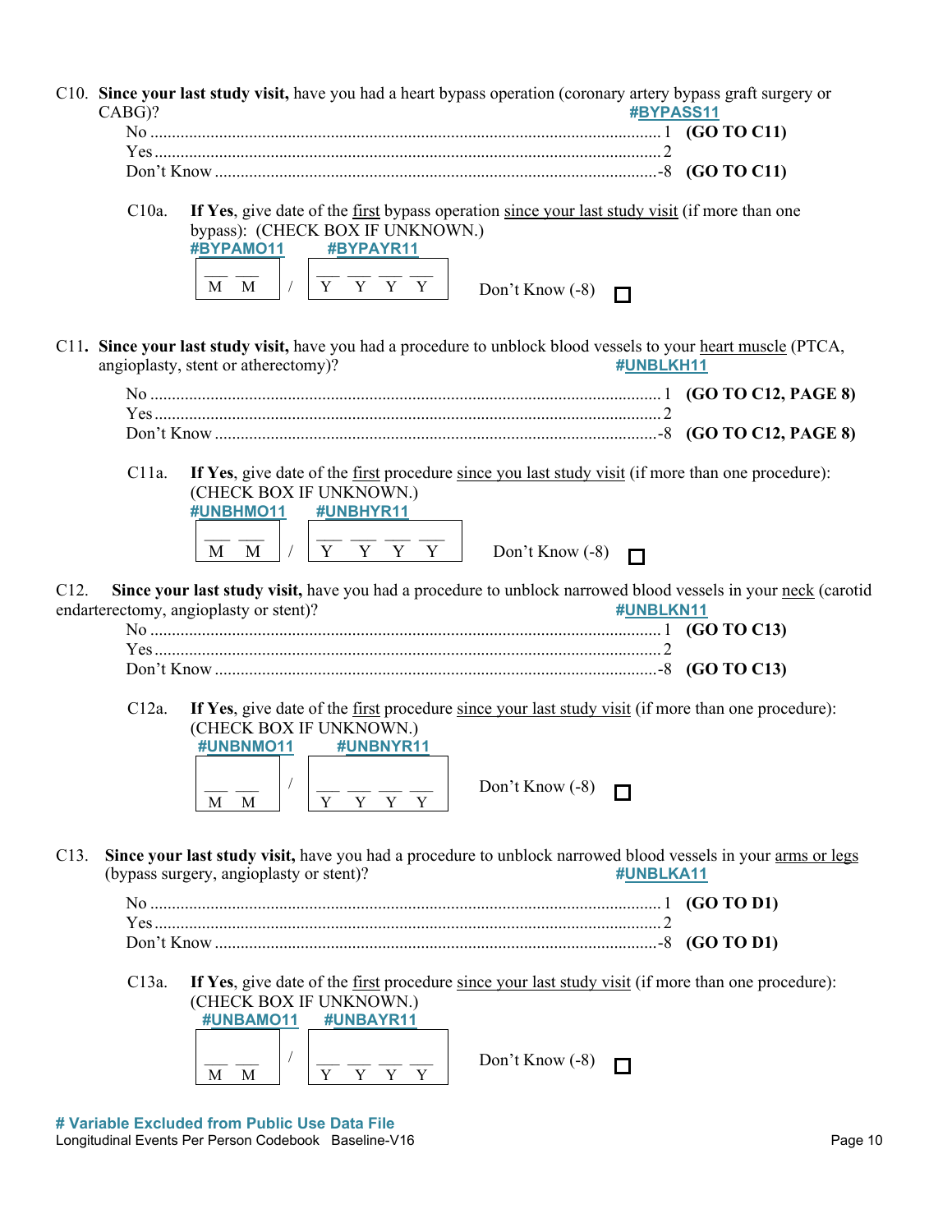#### **SELF-REPORT for VISITS 12 – 13, and VISIT 15**

B1. **Since your last study visit**, has a doctor, nurse practitioner or other health care provider told you that you had any of the following conditions or treated you for them?

|                      |                                                                                                                                  | N <sub>O</sub> | <b>YES</b>     | <b>DON'T KNOW</b> |
|----------------------|----------------------------------------------------------------------------------------------------------------------------------|----------------|----------------|-------------------|
| a.                   | Anemia?                                                                                                                          | 1              | $\overline{2}$ | $-8$              |
| $\mathbf b$ .        | Diabetes?                                                                                                                        | 1              | $\overline{2}$ | $-8$              |
| c.                   | High blood pressure or hypertension?                                                                                             | 1              | $\overline{2}$ | $-8$              |
| d.                   | High cholesterol?                                                                                                                | 1              | $\overline{2}$ | $-8$              |
| e.                   | Migraines?                                                                                                                       | 1              | $\overline{2}$ | $-8$              |
| f.                   | Arthritis or osteoarthritis (degenerative joint disease)?                                                                        |                | $\overline{2}$ | $-8$              |
| g.                   | Overactive or underactive thyroid?                                                                                               | 1              | $\overline{2}$ | $-8$              |
| h.                   | Osteoporosis (brittle or thinning bones)?                                                                                        | 1              | $\overline{2}$ | $-8$              |
| $\mathbf{i}$ .       | Skin cancer?<br><b>#SKCNCER12</b>                                                                                                | 1<br>(B2)      | 2              | $-8$<br>(B2)      |
|                      | i1If yes, what type of cancer were you told you had?<br>a. Melanoma?<br>#MECNCER12                                               | $\mathbf{1}$   | $\overline{2}$ | $-8$              |
|                      | b. Non melanoma skin cancer?<br>#NMECNCR12                                                                                       | $\mathbf{1}$   | $\overline{2}$ | $-8$              |
| VISIT 12 ONLY        |                                                                                                                                  | 1 (B4)         | $\overline{2}$ | -8<br>(B4)        |
|                      | B2. Have you ever been told you had breast cancer? #BRCNCR12                                                                     |                |                |                   |
|                      | B2a.IF YES, what is/was the date of the diagnosis? [PROMPT FOR YEAR, EVEN IF MONTH IS UNKNOWN.<br>ENTER -8 IF MONTH IS UNKNOWN.] |                |                |                   |
|                      | Y Y Y<br>M<br>Y<br>M<br>#BRCAMO12<br><b>#BRCAYR12</b>                                                                            |                |                |                   |
| <b>VISIT 13 ONLY</b> |                                                                                                                                  |                |                |                   |

B2. **Have you ever** been told you had colon cancer? **#EVCOLCN13** 1 2 -8 B3. **Have you ever** been told you had breast cancer? **#BRCNCR13** 1 **(B5)** 2 -8 **(B5)**

#### **IF ANY COLON OR BREAST CANCER EVENTS ARE REPORTED ("YES" TO Q. B2 AND/OR Q. B3), COMPLETE A "CANCER EVENT" FORM FOR EACH EVENT NOW.**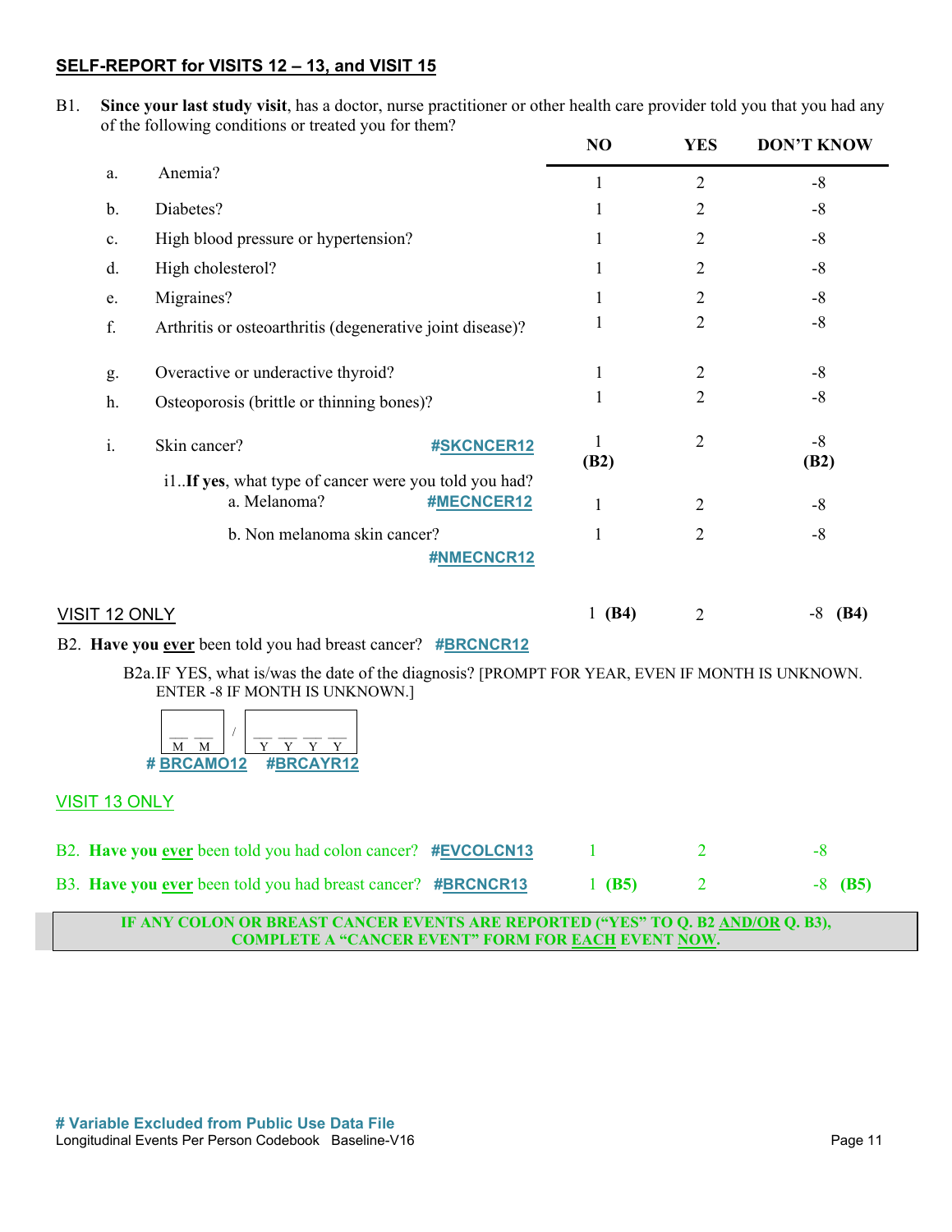

#### **IF BREAST CANCER (Q. B4a. = "1" or "2") OR COLON CANCER (Q. B4a. = "8") EVENTS ARE REPORTED, COMPLETE A "CANCER EVENT" FORM NOW.**

#### VISIT 15 ONLY

B3. **Since your last study visit**, has a doctor, nurse practitioner or other health care provider told you that you had another primary site for a different cancer diagnosis other than the one you just told me about? **#OTCNCR15** 

B3a. **If YES**, what is/was the primary site of the cancer? (CIRCLE ONE ANSWER.) **#OTSITE15**

| ONE BREAST            |                                                          |  |  |
|-----------------------|----------------------------------------------------------|--|--|
|                       |                                                          |  |  |
|                       | B3a1.IF YES, what was the date                           |  |  |
|                       |                                                          |  |  |
|                       | of the diagnosis? [PROMPT                                |  |  |
|                       | <b>FOR YEAR EVEN IF MONTH IS</b><br>UNKNOWN. ENTER -8 IF |  |  |
|                       | <b>MONTH IS UNKNOWN.]</b>                                |  |  |
|                       |                                                          |  |  |
|                       | #OSITEDT15                                               |  |  |
| THROAT                | #OTSITEMO15<br>#OTSITEYR15                               |  |  |
|                       |                                                          |  |  |
|                       | M M                                                      |  |  |
|                       |                                                          |  |  |
| SPECIFY: #OTSITES15   |                                                          |  |  |
| $DON'T$ KNOW $\ldots$ |                                                          |  |  |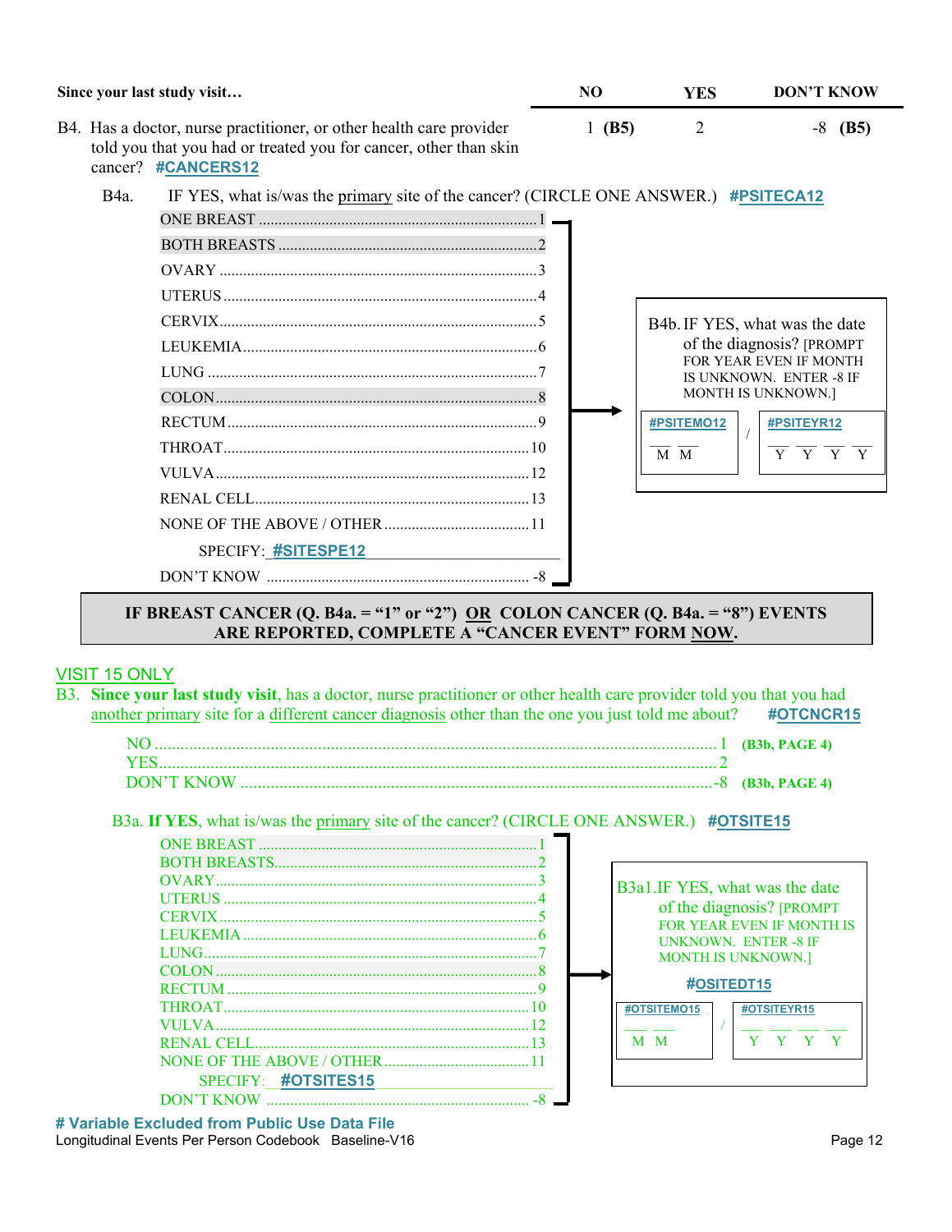B5. **Have you ever** been diagnosed or treated for heart problems, blocked or narrowed blood vessels, stroke, or other problems with your blood circulation (for example, blood clots in your legs or lungs)? **#DXHEART12**

# **NO YES DON'T KNOW**  $1 \hspace{1.5cm} 2 \hspace{1.5cm} -8$

#### **IF ANY CARDIOVASCULAR EVENTS ARE REPORTED ("YES" TO Q. B5), COMPLETE A "CARDIOVASCULAR EVENT" FORM NOW.**

#### VISIT 13 ONLY

|            |                                                                                                                                                                                         | NO | VES | <b>DON'T KNOW</b> |
|------------|-----------------------------------------------------------------------------------------------------------------------------------------------------------------------------------------|----|-----|-------------------|
| <b>B6.</b> | Since your last study visit, have you been diagnosed or<br>treated for heart problems, blocked or narrowed blood vessels,<br>stroke, or other problems with your blood circulation (for |    |     |                   |
|            | example, blood clots in your legs or lungs)? #LDXHRT13                                                                                                                                  |    |     |                   |

#### **IF ANY CARDIOVASCULAR EVENTS ARE REPORTED ("YES" TO Q. B6) AND THIS IS NOT AN ADDENDUM PARTICIPANT (PARTICIPANT WAS SEEN AT VISIT 12), COMPLETE A "CARDIOVASCULAR EVENT FOLLOW UP" FORM (CEVTF) FOR EACH EVENT NOW.**

#### VISIT 15 ONLY

B5. **Since your last study visit**, has a doctor, nurse practitioner or other health care provider told you that you had any of the following conditions or treated you for them?

|                |                                                                         |          | NO.   | YES | DON'T<br><b>KNOW</b> |
|----------------|-------------------------------------------------------------------------|----------|-------|-----|----------------------|
| a.             | Angina?                                                                 | #CVANG15 |       |     | -8                   |
| $h_{-}$        | Blood clots in your <u>lungs</u> (Pulmonary embolism or PE)? #CVPE15    |          |       |     | -8                   |
| $\mathbf{c}$ . | Blood clots in your <u>legs</u> (deep vein thrombosis or DVT)? #CVDVT15 |          |       |     | -8                   |
| $d_{-}$        | A heart attack (coronary myocardial infarction or MI)?                  | #CVMI15  | 1 (e) |     | $-8(e)$              |

d1. **If YES**, give the date of the first heart attack since your last study visit (if more than one heart attack.):

| <b>#CVMIMO15</b> | #CVMIDA15 | <b>#CVMIYR15</b> | #CVMIDT15 |
|------------------|-----------|------------------|-----------|
|                  |           |                  |           |

d2. How many times were you hospitalized for a heart attack since your last study visit?

\_\_\_\_\_\_\_\_\_\_\_ hospitalizations **#CVMIHSP15**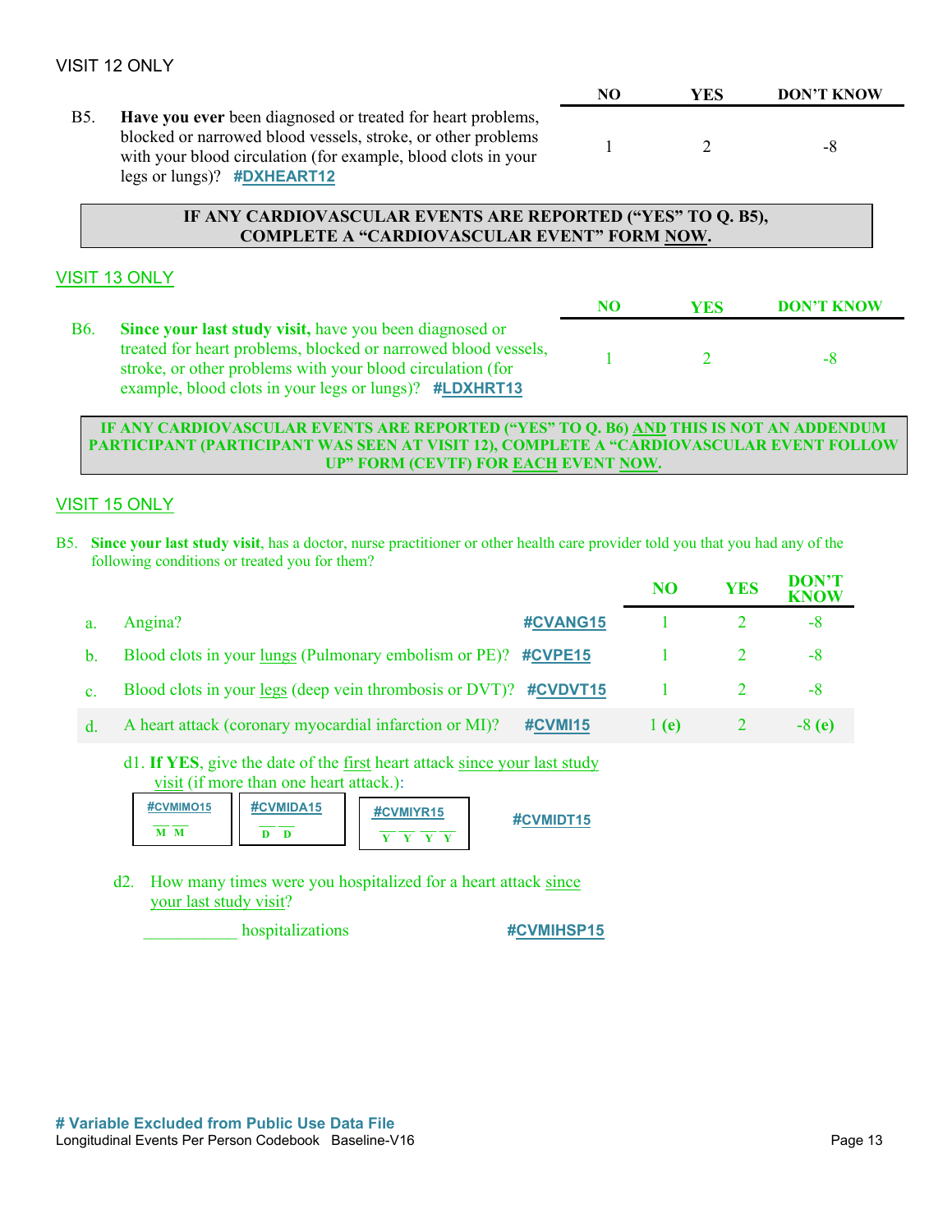B5. (continued) **Since your last study visit**, has a doctor, nurse practitioner or other health care provider told you that you had any of the following conditions or treated you for them?

|                |                                                                                                                                                                                       | N <sub>O</sub>  | <b>YES</b>     | <b>DON'T</b><br>KNOW |
|----------------|---------------------------------------------------------------------------------------------------------------------------------------------------------------------------------------|-----------------|----------------|----------------------|
| e.             | A stroke?<br>#CVCVA15                                                                                                                                                                 | 1(f)            | $\overline{2}$ | $-8(f)$              |
|                | e1. If YES, give the date of the first stroke since your last study visit<br>(if more than one stroke):                                                                               |                 |                |                      |
|                | #CVCVADT15<br>#CVCVAMO15<br>#CVCVADY15<br>#CVCVAYR15<br>$\overline{Y}$ $\overline{Y}$ $\overline{Y}$ $\overline{Y}$<br>$\overline{D}$ $\overline{D}$<br>$M$ $M$                       |                 |                |                      |
|                | How many times were you hospitalized for a stroke since your<br>e2.<br>last study visit?                                                                                              |                 |                |                      |
|                | hospitalizations<br>#CVCVAHSP15                                                                                                                                                       |                 |                |                      |
| f.             | Heart failure (congestive heart failure/CHF)?<br>#CVCHF15                                                                                                                             | $1$ (B6)        | $\overline{2}$ | $-8$ (B6)            |
|                | fl. If YES, give the date of the first heart failure since your last study<br>visit (if more than one heart failure):                                                                 |                 |                |                      |
|                | #CVCHFMO15<br>#CVCHFDY15<br>#CVCHFYR15<br>#CVCHFDT15<br>$\overline{M}$ $\overline{M}$<br>$\overline{D}$ $\overline{D}$<br>$\overline{Y}$ $\overline{Y}$ $\overline{Y}$ $\overline{Y}$ |                 |                |                      |
|                | How many times were you hospitalized for a heart failure since<br>f2.<br>your last study visit?                                                                                       |                 |                |                      |
|                | hospitalizations<br>#CVCHFHSP15                                                                                                                                                       |                 |                |                      |
|                | Since your last study visit have you had any of the following medical procedures?                                                                                                     |                 |                |                      |
| B6.            | Since your last study visit, have you had                                                                                                                                             | NO <sub>1</sub> | <b>YES</b>     | DON'T<br><b>KNOW</b> |
| a.             | A procedure to unblock narrowed blood vessels in your neck (carotid<br>#CVNECK15<br>endarterectomy, angioplasty or stent)?                                                            | 1               | 2              | $-8$                 |
| $\mathbf{b}$ . | A procedure to unblock narrowed blood vessels in your arms or legs<br>(bypass surgery, angioplasty or stent)?<br>#CVLEG15                                                             | $\mathbf{1}$    | 2              | $-8$                 |
| $\mathbf{c}$ . | A heart bypass operation (coronary artery bypass graft surgery or<br>#CVCABG15<br>$CABG$ ?                                                                                            | 1(d)            | 2              | $-8(d)$              |
|                | c1. If YES, please give the date of the first bypass operation since your<br>last study visit (if more than one heart bypass operation):                                              |                 |                |                      |
|                | #CVCABGDT15<br>#CVCABGYR15<br>#CVCABGMO15<br>#CVCABGDY15<br>$\overline{D}$ $\overline{D}$<br>$\overline{Y}$ $\overline{Y}$ $\overline{Y}$ $\overline{Y}$<br>$M$ $M$                   |                 |                |                      |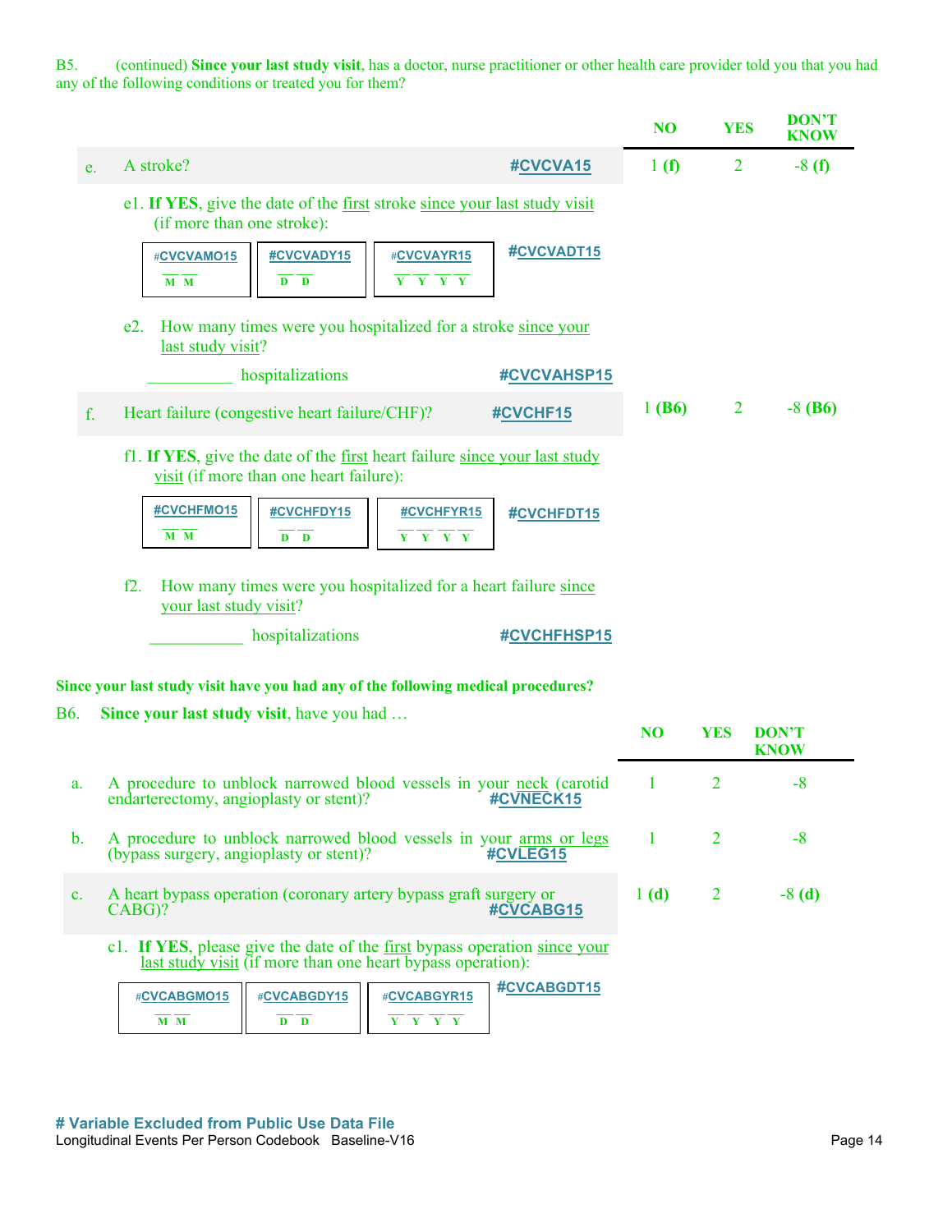| c2. How many times were you hospitalized for a heart bypass operation |  |
|-----------------------------------------------------------------------|--|
| since your last study visit?                                          |  |

\_\_\_\_\_\_\_\_\_\_\_\_\_\_hospitalizations **#CVCABGHO15**

- d. A procedure to unblock vessels to your heart muscle (PTCA, angioplasty, stent or atherectomy)? #CVPCI15 angioplasty, stent or atherectomy)? 1 **(B7)** 2 -8 **(B7)**
	- d1. **If YES**, please give the date of the first procedure since your last study visit (if more than one procedure):

| #CVPCIMO15 | #CVPCIDY15 | #CVPCIYR15 |
|------------|------------|------------|
|            |            |            |

#### **#CVPCIDT15**

d2. How many times were you hospitalized for this procedure since your last study visit?

\_\_\_\_\_\_\_\_\_\_\_\_\_\_\_\_ hospitalizations **#CVPCIHSP15**

d3. How many times have you had this procedure in an outpatient or day surgery setting since your last study visit?

day surgeries **#CVPCIOUT15** 

**If YES TO QUESTIONS [B5d, B5e, B5f, B6c, B6d] AND REPORTED HOSPITALIZATION/DAY SURGERY [B5d2, B5e2, B5f2, B6c2, B6d2, B6d3] COMPLETE A "CV HEALTH CARE UTILIZATION FORM" FOR EACH REPORTED ADMISSION, NOW.**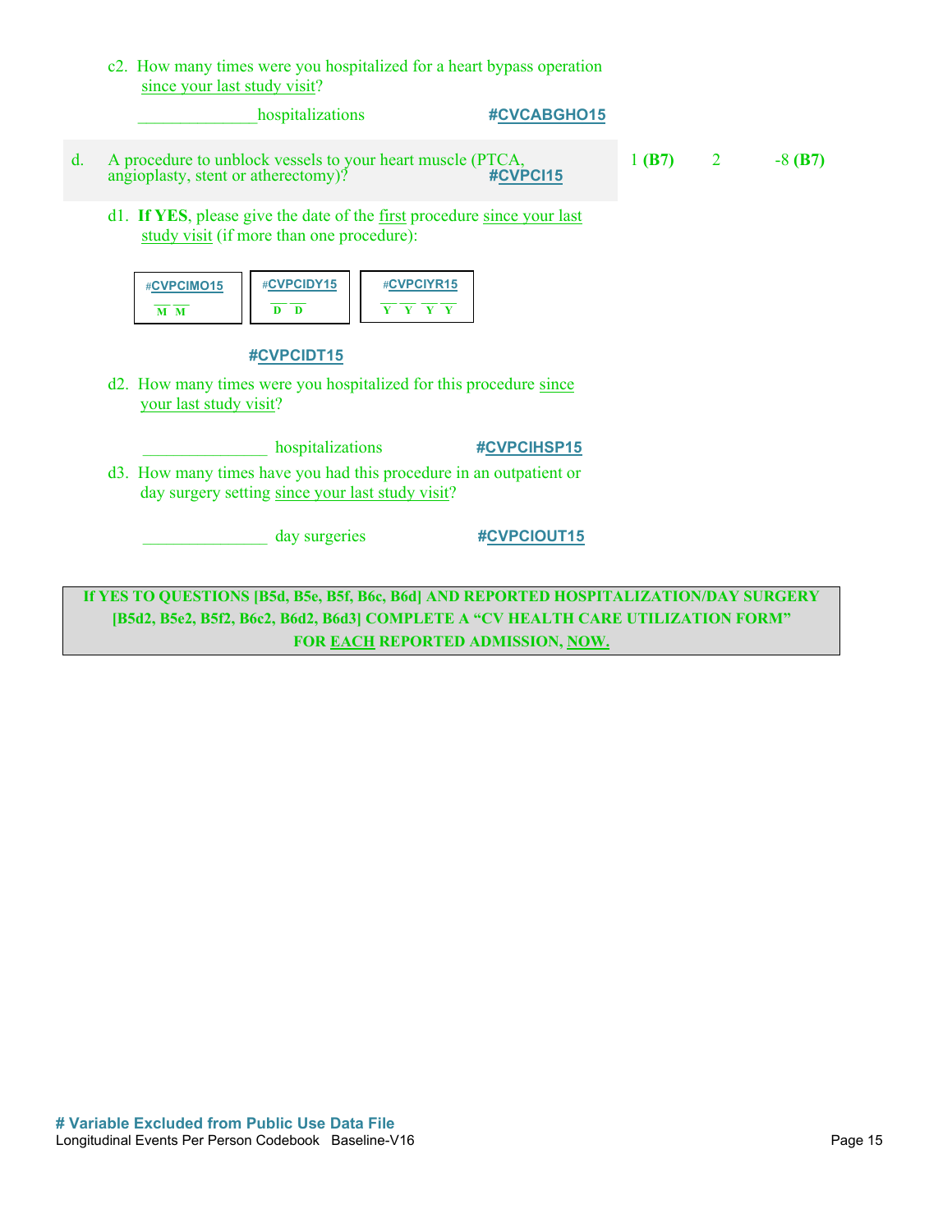### **VISIT 14**

| C4.              | Since your last study visit, has a doctor, nurse practitioner or other health care provider<br>told you that you had breast cancer? (CIRCLE ONE RESPONSE.)                                                                                                                |   | #LVBRST14                       |                                             |
|------------------|---------------------------------------------------------------------------------------------------------------------------------------------------------------------------------------------------------------------------------------------------------------------------|---|---------------------------------|---------------------------------------------|
|                  |                                                                                                                                                                                                                                                                           |   |                                 |                                             |
|                  |                                                                                                                                                                                                                                                                           |   |                                 |                                             |
|                  |                                                                                                                                                                                                                                                                           |   |                                 |                                             |
|                  | C4a. If YES, what was the primary site of the breast cancer? (CIRCLE ONE RESPONSE.)<br>#PSBRST14                                                                                                                                                                          |   |                                 |                                             |
|                  |                                                                                                                                                                                                                                                                           |   |                                 |                                             |
|                  |                                                                                                                                                                                                                                                                           |   |                                 |                                             |
|                  |                                                                                                                                                                                                                                                                           |   |                                 |                                             |
|                  | C4b. Please record the date of the breast cancer diagnosis: (CHECK BOX IF DATE UNKNOWN.)                                                                                                                                                                                  |   |                                 |                                             |
|                  | <b>#BRSTDT14</b><br>$\overline{Y}$ $\overline{Y}$ $\overline{Y}$ $\overline{Y}$<br>$\overline{M}$ $\overline{M}$<br>#BRSTMO14 / BRSTYR14                                                                                                                                  | ப | Don't Know (-8)                 |                                             |
| C <sub>5</sub> . | Since your last study visit, has a doctor, nurse practitioner or other health care provider<br>told you that you had colon cancer? (CIRCLE ONE RESPONSE.)                                                                                                                 |   | #LVCOL14                        |                                             |
|                  |                                                                                                                                                                                                                                                                           |   |                                 |                                             |
|                  |                                                                                                                                                                                                                                                                           |   |                                 |                                             |
|                  |                                                                                                                                                                                                                                                                           |   |                                 |                                             |
|                  | C5a. Please record the date of the colon cancer diagnosis: (CHECK BOX IF DATE UNKNOWN.)                                                                                                                                                                                   |   |                                 |                                             |
|                  | #COLDT14<br>$\overline{Y}$ $\overline{Y}$ $\overline{Y}$ $\overline{Y}$<br>$M$ $M$<br>#COLNMO14 / COLYR14                                                                                                                                                                 | H | Don't Know (-8)                 |                                             |
|                  | <b>Cardiovascular Events</b>                                                                                                                                                                                                                                              |   |                                 |                                             |
|                  | C6. Since your last study visit, have you been diagnosed or treated for heart problems, blocked or<br>narrowed blood vessels, stroke, or other problems with your blood circulation (for example, blood<br>clots in your legs or lungs)? (CIRCLE ONE RESPONSE.) #LDXHRT14 |   |                                 |                                             |
|                  |                                                                                                                                                                                                                                                                           |   |                                 |                                             |
|                  |                                                                                                                                                                                                                                                                           |   | (GO TO C7, PAGE 5)              |                                             |
|                  | IF YES, PLEASE COMPLETE QUESTION C6a. (BELOW), OTHERWISE GO TO C7, PAGE 5.                                                                                                                                                                                                |   |                                 |                                             |
|                  | C6a. IF YES, which event(s), if any,                                                                                                                                                                                                                                      |   | IF YES, PLEASE PROVIDE THE DATE |                                             |
|                  | occurred since your last study                                                                                                                                                                                                                                            |   | OF MOST RECENT EVENT (IF MORE   |                                             |
|                  | visit? (CIRCLE ONE RESPONSE                                                                                                                                                                                                                                               |   | THAN ONE EVENT).                |                                             |
|                  | FOR EACH QUESTION.)<br><b>NO</b><br>YES $\rightarrow$                                                                                                                                                                                                                     |   | (CHECK BOX IF DATE UNKNOWN.)    |                                             |
|                  | Have you been or had                                                                                                                                                                                                                                                      |   |                                 |                                             |
|                  | <b>#RMIMO</b><br>Diagnosed with or treated for a heart attack<br>14<br>(myocardial infarction or MI)?<br>1<br>$2 \rightarrow$<br>#HEARTAT14<br>$\mathbf M$                                                                                                                | M | #RMIYR14<br>Y Y Y Y             | <b>#RMIDT</b><br>14<br>Don't $\Box$<br>Know |

**# Variable Excluded from Public Use Data File** Longitudinal Events Per Person Codebook Baseline-V16 Page 16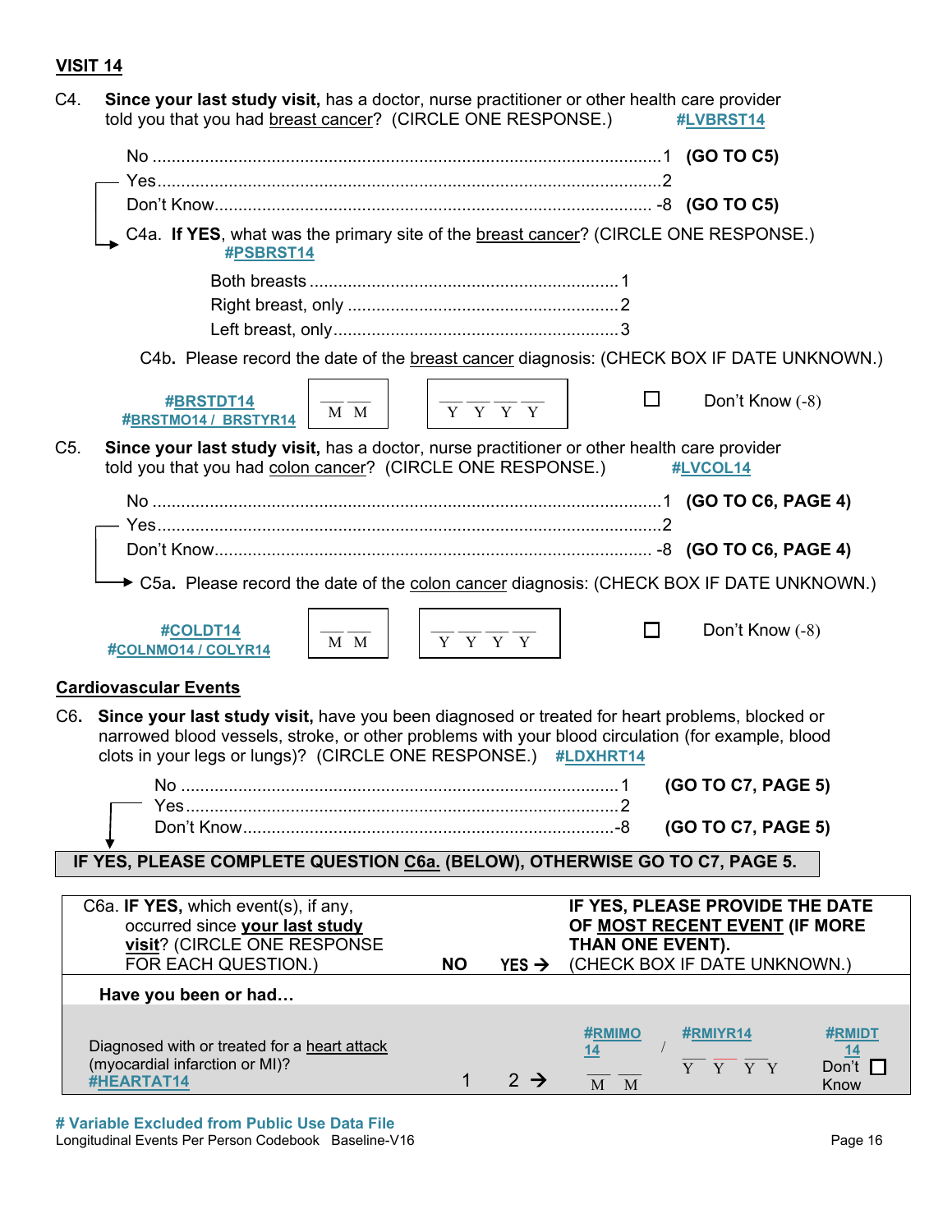| A heart bypass operation (CABG, coronary<br>artery bypass graft surgery)?<br>#BYPASS14                                                                                                                                                      | 1           | $2 \rightarrow$ | #RCABGYR14<br>#RCABGDT14<br>#RCABGMO14<br>Don't<br>M<br>M<br>Know<br>Y<br>Y<br>Y<br>Y                                                              |
|---------------------------------------------------------------------------------------------------------------------------------------------------------------------------------------------------------------------------------------------|-------------|-----------------|----------------------------------------------------------------------------------------------------------------------------------------------------|
| A procedure to unblock narrowed vessels to your<br>heart (opening the arteries of the heart with a<br>balloon or other device, some-times called a<br>PTCA, coronary angioplasty, coronary stent,<br>atherectomy or rotoblation)? #UNBLKH14 | 1           | $2 \rightarrow$ | #RPCIMO14<br>#RPCIYR14<br>#RPCIDT14<br>Don't $\Box$<br>Y<br>Y<br>M<br>Y<br>Know<br>M<br>Y                                                          |
| Diagnosed with or treated for a stroke?<br>#STROKE14                                                                                                                                                                                        | 1           | $2 \rightarrow$ | #RCVAMO14<br>#RCVAYR14<br><b>#RCVADT14</b><br>Don't $\Box$<br>$\mathbf{V}$<br>Y<br>Y<br>M<br>M<br>Know                                             |
| Diagnosed with or treated for heart failure?<br>#HTFAIL14                                                                                                                                                                                   | 1           | $2 \rightarrow$ | <b>#RCHFMO14</b><br><b>#RCHFYR14</b><br><b>#RCHFDT14</b><br>Don't<br>$\overline{Y}$ $\overline{Y}$ $\overline{Y}$ $\overline{Y}$<br>M<br>M<br>Know |
| A procedure or operation to unblock narrowed<br>blood vessels in your neck (carotid<br>endartectomy, carotid angioplasty, or carotid<br>stent)?<br>#UNBLKN14                                                                                | 1           | $2 \rightarrow$ | #RNECKMO14<br>#RNECKYR14<br>#RNECKDT14<br>Don't $\square$<br>$\overline{Y}$ $\overline{Y}$ $\overline{Y}$ $\overline{Y}$<br>M<br>M<br>Know         |
| Poor blood circulation or blocked or narrowed<br>blood vessels to your legs or feet (claudication,<br>peripheral arterial disease or PAD, peripheral<br>vascular disease or PVD)?<br>#UNBLKL14                                              | $\mathbf 1$ | $2 \rightarrow$ | <b>#RPADDT14</b><br><b>#RPADMO14</b><br><b>#RPADYR14</b><br>Don't $\Box$<br>Y Y Y Y<br>Know<br>M<br>M                                              |
| Blood clots in your legs (deep vein thrombosis or<br>DVT)?<br>#DVT14                                                                                                                                                                        | 1           | $2 \rightarrow$ | #RDVTMO14<br>#RDVTYR14<br>#RDVTDT14<br>Don't<br>Y<br>Y<br>$\mathbf{Y}$<br>Y<br>M<br>M<br>Know                                                      |
| Blood clots in your lungs (pulmonary embolism<br>or PE)?<br>#PE14                                                                                                                                                                           | 1           | $2 \rightarrow$ | <b>#RPEDT14</b><br>#RPEMO14<br>#RPEYR14<br>Don't $\square$<br>M<br>Y<br>M<br>Y<br>Y<br>Y<br>Know                                                   |